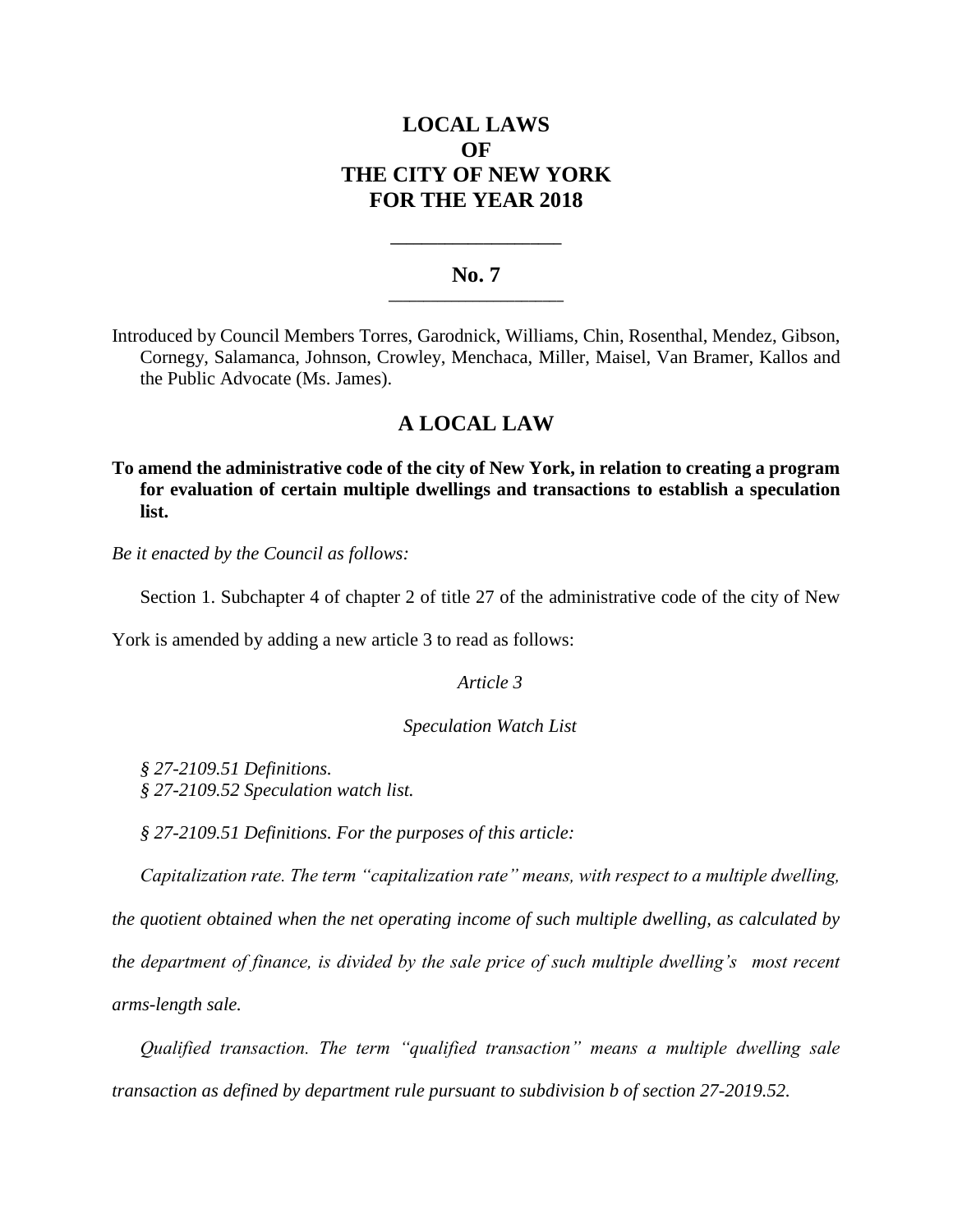*§ 27-2109.52 Speculation watch list. a. Within 300 days after the effective date of the local law that added this section, the department shall establish a speculation watch list. Such speculation watch list shall comprise certain multiple dwellings that contain six or more dwelling units in which a majority of such units are rent regulated, and shall be created by analyzing the capitalization rate for qualified transactions involving such multiple dwellings and applying the criteria promulgated by rule pursuant to subdivision b of this section.* 

*b. The department shall promulgate by rule the criteria for inclusion of a multiple dwelling on the speculation watch list established pursuant to subdivision a. Such rules shall define a qualified transaction for purposes of analyzing capitalization rate, and may also include, but need not be limited to, establishing the amount or ratio per dwelling unit of open hazardous and immediately hazardous violations, the amount or ratio per dwelling unit of paid or unpaid emergency repair charges, and the number of dwelling units, for purposes of including a multiple dwelling on the speculation watch list. The department may also promulgate by rule the criteria for removal of a multiple dwelling from the speculation watch list in instances where the department's analysis of the multiple dwelling has changed, or the multiple dwelling has entered into a regulatory agreement with the department requiring the operation of such building as affordable housing or the stabilization of rents in such building, or the multiple dwelling has obtained a certification of no harassment from the department.*

- *c. The department shall post the following on its website:*
- *1. The speculation watch list established pursuant to this article;*
- *2. The criteria for inclusion on such list promulgated pursuant to subdivision b; and*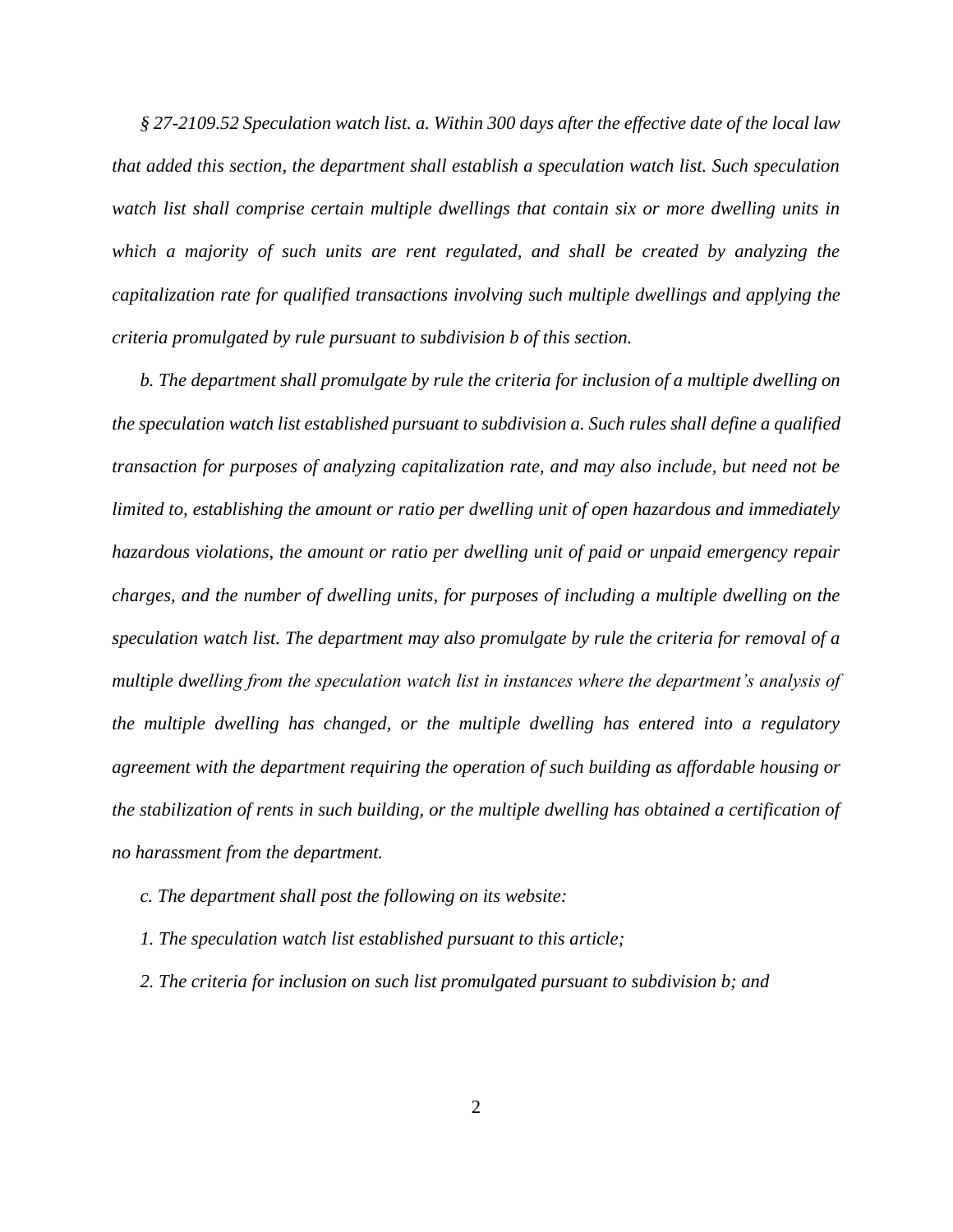*3. The capitalization rate for each qualified transaction in a non-proprietary format that permits automated processing, to the extent that the disclosure of such information is not prohibited by any other provisions of law.* 

*d. Such buildings on such list may be prioritized by the department for preservation programs or initiatives or may be subject to referral for appropriate enforcement of all applicable laws and rules.* 

*e. The department shall update the speculation watch list on a quarterly basis or, in the department's discretion, more frequently.*

*f. Where a building is the subject of a regulatory agreement with the department requiring the operation of such building as affordable housing or the stabilization of rents in such building, in a manner determined by the department, such building shall not be included on the speculation watch list.*

*g. On or after January 1, 2021, the department may change the methodology for identifying multiple dwellings for inclusion on the speculation watch list by amending its rules promulgated under subdivision b of this section to provide for alternative criteria, including but not limited to replacement of the capitalization rate as a criterion, for inclusion on the speculation watch list. In the event the department replaces capitalization rate as a criterion for inclusion on the speculation watch list, the department shall provide a report to the council at the same time that includes its rationale for such replacement, and shall substitute the posting of the capitalization rate provided for in paragraph 3 of subdivision c of this section with the posting of the metric replacing the capitalization rate as a criterion for inclusion on the speculation watch list.*

§ 2. This local law takes effect immediately after it becomes law